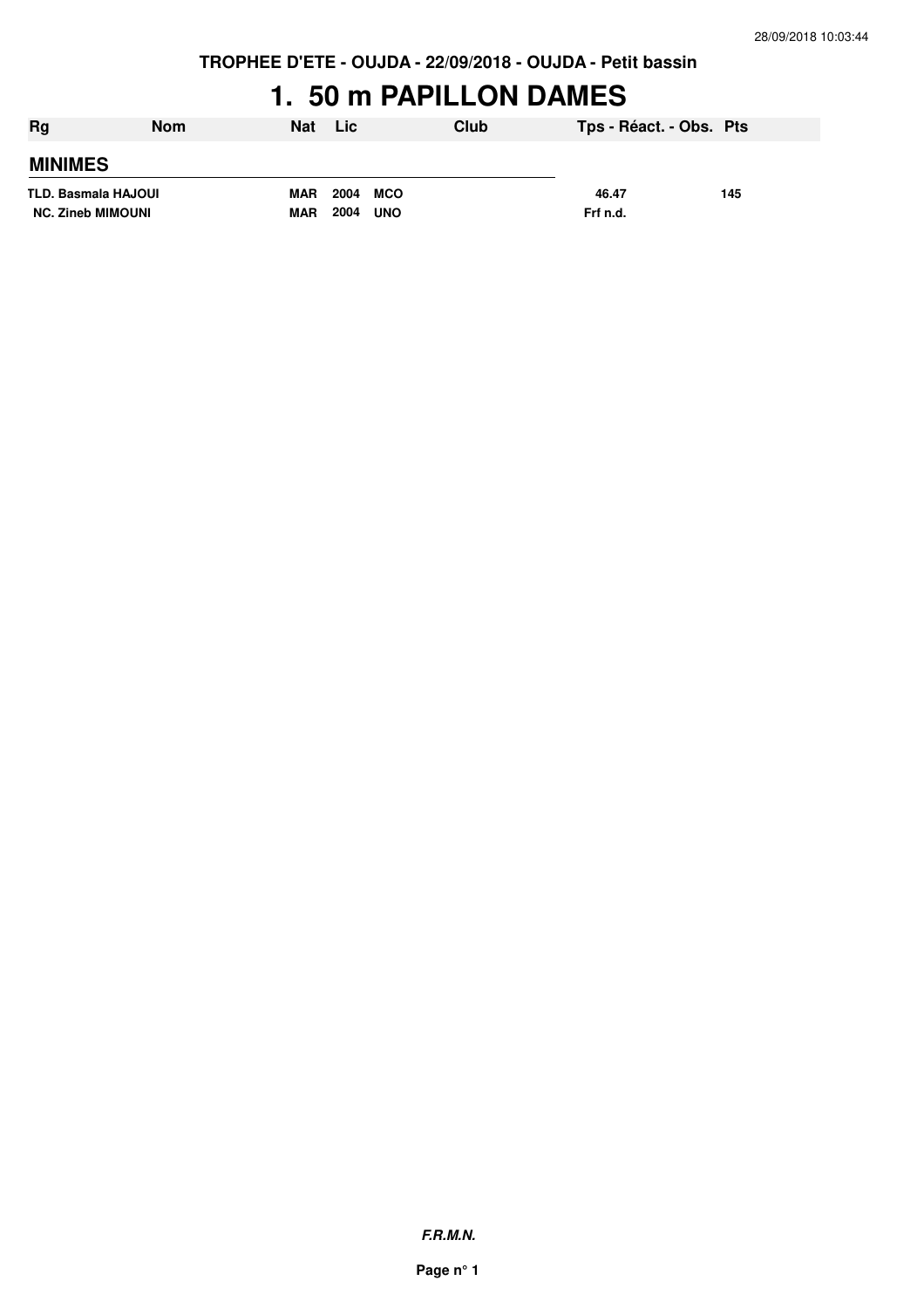#### **2. 50 m PAPILLON MESSIEURS**

| Rg                            | <b>Nom</b>                    | <b>Nat</b> | Lic  | Club          | Tps - Réact. - Obs. Pts |     |
|-------------------------------|-------------------------------|------------|------|---------------|-------------------------|-----|
| <b>SENIORS</b>                |                               |            |      |               |                         |     |
|                               | 1. Anas AIT MOUSSA            | <b>MAR</b> | 1994 | <b>UNO</b>    | 31.50                   | 361 |
|                               | <b>TLD. Mohammed YAHYAOUI</b> | <b>MAR</b> | 1995 | <b>MCO EN</b> | 35.05                   | 262 |
| <b>NC. Abdelfettah JELLAB</b> |                               | <b>MAR</b> | 1998 | <b>MCO EN</b> | Dsq NI                  | 0   |
| <b>CADETS</b>                 |                               |            |      |               |                         |     |
|                               | 1. Youssef MBASSO             | <b>MAR</b> | 2002 | <b>UNO</b>    | 30.99                   | 379 |
| 2. Oussama IGHOUD             |                               | <b>MAR</b> | 2002 | <b>UNO</b>    | 31.95                   | 346 |
| <b>MINIMES</b>                |                               |            |      |               |                         |     |
|                               | 1. Anass BOUABDELLAOUI        | <b>MAR</b> | 2004 | <b>MCO</b>    | 33.40                   | 303 |
|                               | 2. Omar KHERCHOUCH            | <b>MAR</b> | 2003 | U.S.O         | 33.45                   | 301 |
|                               | 3. Ilyass REMMANE             | <b>MAR</b> | 2003 | <b>UNO</b>    | 34.86                   | 266 |
|                               | 4. Mohammed Amine CHETOUANE   | <b>MAR</b> | 2003 | <b>UNO</b>    | 35.07                   | 261 |
| 5. Yassine KRIBII             |                               | <b>MAR</b> | 2003 | <b>MCO</b>    | 36.68                   | 228 |
| <b>TLD. Ilias LATRACHE</b>    |                               | <b>MAR</b> | 2004 | <b>MCO EN</b> | 43.22                   | 139 |
| <b>NC. Aymane NASSIRI</b>     |                               | <b>MAR</b> | 2004 | <b>UNO</b>    | Frf n.d.                |     |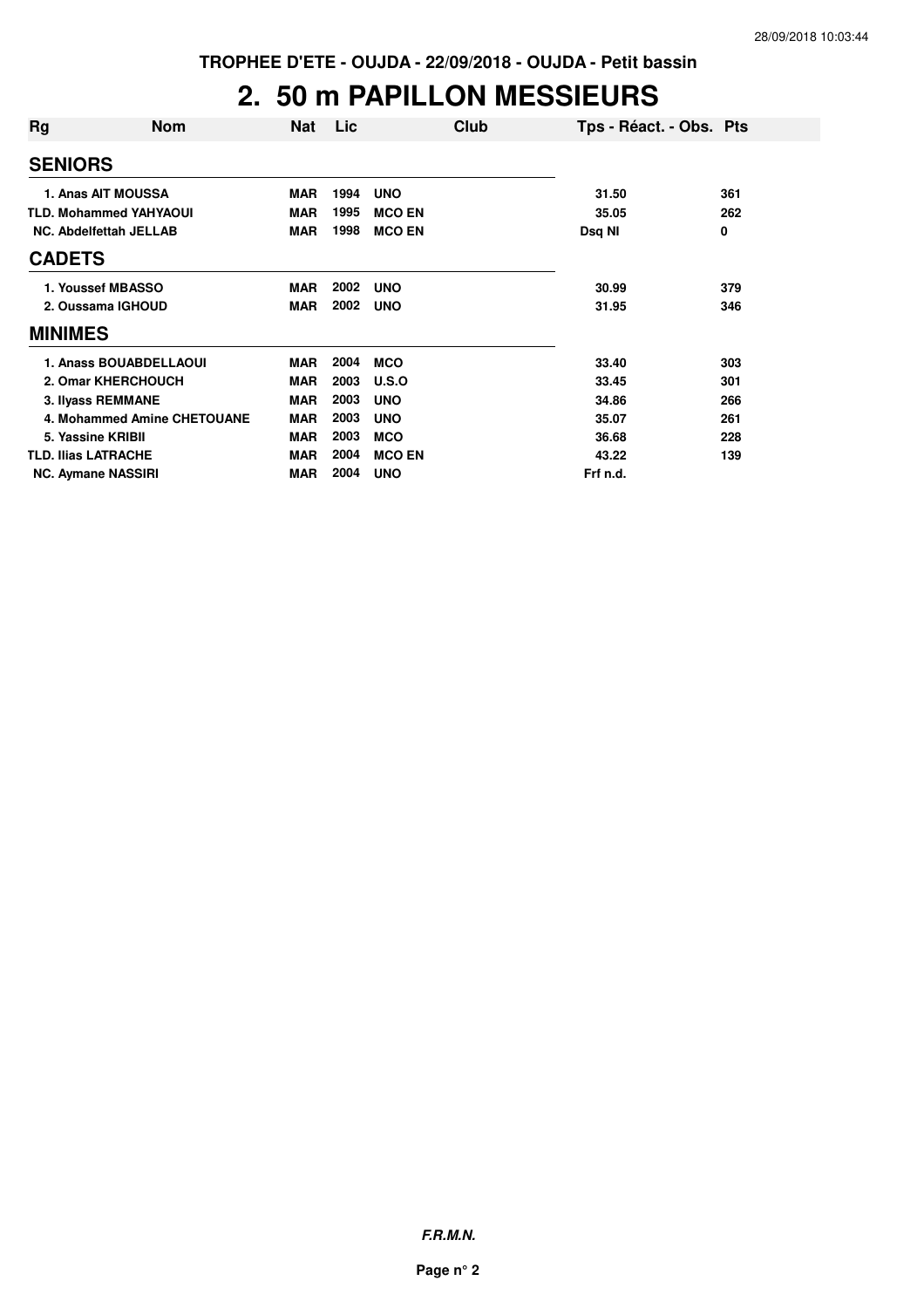# **3. 100 m DOS DAMES**

| <b>Rg</b>                 | <b>Nom</b> | <b>Nat</b> | <b>Lic</b> | Club | Tps - Réact. - Obs. Pts |     |
|---------------------------|------------|------------|------------|------|-------------------------|-----|
| <b>CADETS</b>             |            |            |            |      |                         |     |
| 1. Basma QOTIA            |            | <b>MAR</b> | 2001 CAT   |      | 1:35.59                 | 224 |
| <b>MINIMES</b>            |            |            |            |      |                         |     |
| <b>NC. Boutaina OUALI</b> |            | <b>MAR</b> | 2003 CAT   |      | Dsq NI                  | 0   |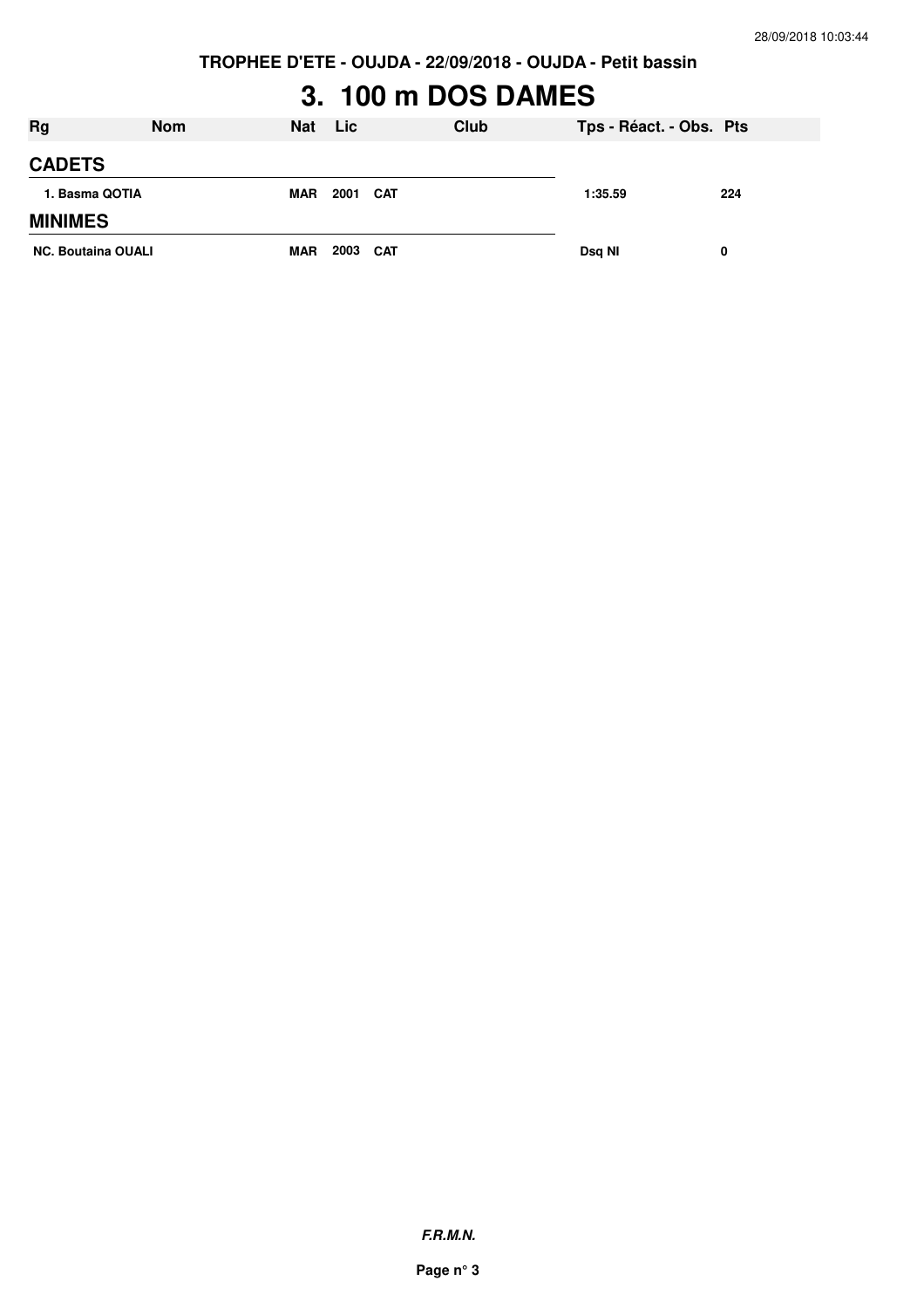#### **TROPHEE D'ETE - OUJDA - 22/09/2018 - OUJDA - Petit bassin**

## **4. 100 m DOS MESSIEURS**

| <b>Rg</b>                 | <b>Nom</b>                  | <b>Nat</b> | <b>Lic</b> | Club          | Tps - Réact. - Obs. Pts |     |
|---------------------------|-----------------------------|------------|------------|---------------|-------------------------|-----|
| <b>MINIMES</b>            |                             |            |            |               |                         |     |
|                           | 1. Mohammed Amine CHETOUANE | MAR        | 2003       | <b>UNO</b>    | 1:18.21                 | 292 |
| 2. Zakaria NAJAH          |                             | MAR        | 2003       | <b>U.S.O</b>  | 1:19.53                 | 278 |
| 3. Othmane BEKKAL         |                             | <b>MAR</b> | 2004       | <b>MCO EN</b> | 1:28.48                 | 202 |
| 4. Mohamed Chawki AYACH   |                             | MAR        | 2003       | <b>CAT</b>    | 1:32.38                 | 177 |
| NC. Mohamed Reda CHEKROUN |                             | MAR        | 2003       | <b>MCO EN</b> | Frf n.d.                |     |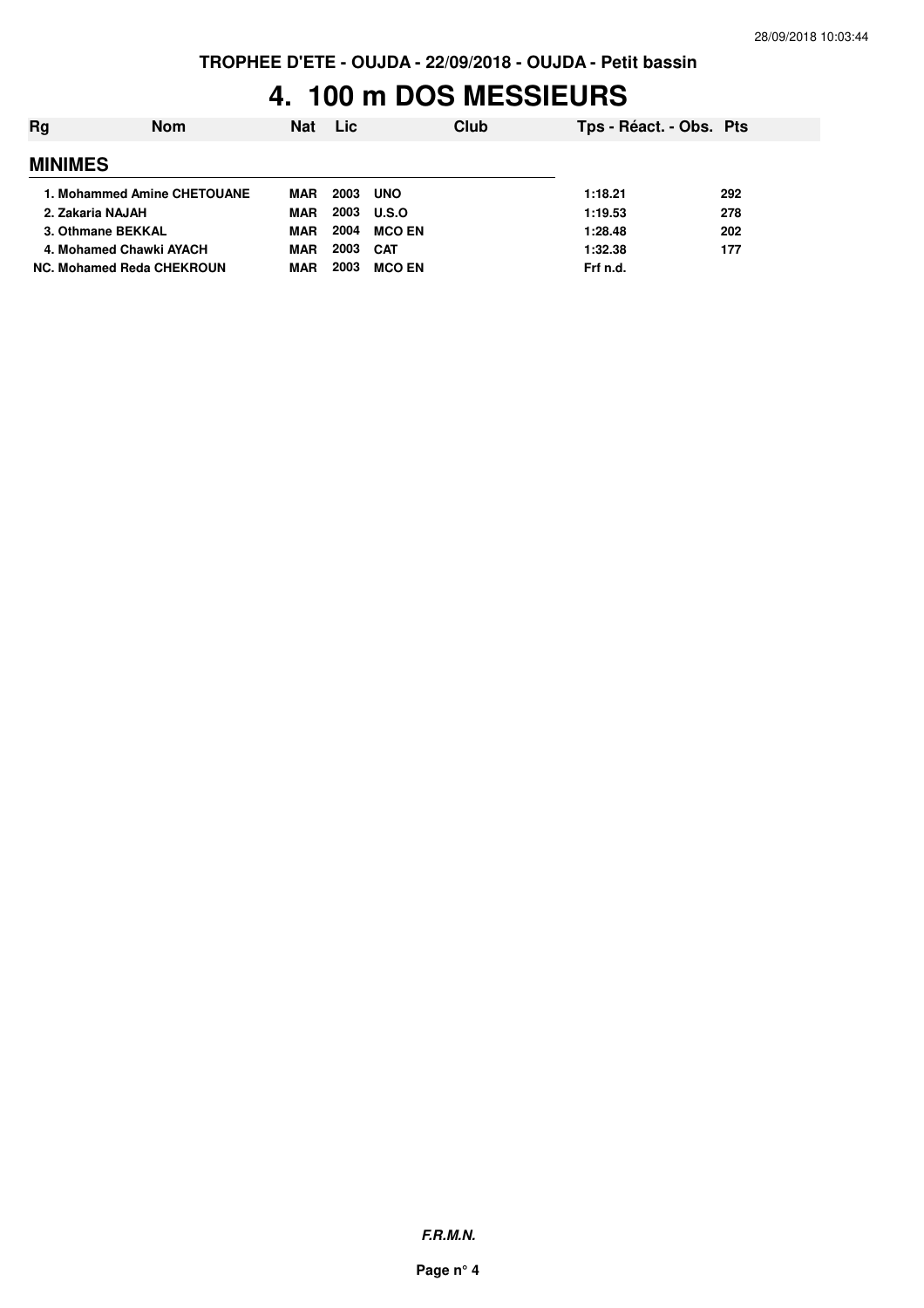## **5. 50 m BRASSE DAMES**

| Rg                         | <b>Nom</b> | <b>Nat</b> | Lic  |              | Club |          | Tps - Réact. - Obs. Pts |
|----------------------------|------------|------------|------|--------------|------|----------|-------------------------|
| <b>CADETS</b>              |            |            |      |              |      |          |                         |
| <b>TLD. Ava SOUARJI</b>    |            | <b>MAR</b> |      | 2002 U.S.O   |      | 49.71    | 216                     |
| <b>MINIMES</b>             |            |            |      |              |      |          |                         |
| <b>TLD. Basmala HAJOUI</b> |            | <b>MAR</b> | 2004 | <b>MCO</b>   |      | 48.75    | 229                     |
| <b>TLD. Ghada BENTALEB</b> |            | <b>MAR</b> | 2004 | <b>UNO</b>   |      | 49.90    | 213                     |
| <b>TLD. Ghofrane ADLI</b>  |            | <b>MAR</b> | 2003 | <b>MCO</b>   |      | 52.50    | 183                     |
| <b>TLD. Khaoula NAIMI</b>  |            | <b>MAR</b> | 2003 | <b>U.S.O</b> |      | 56.92    | 144                     |
| <b>NC. Wiame AMRAOUI</b>   |            | <b>MAR</b> | 2003 | <b>UNO</b>   |      | Frf n.d. |                         |
| <b>NC. Zineb MIMOUNI</b>   |            | MAR        | 2004 | <b>UNO</b>   |      | Frf n.d. |                         |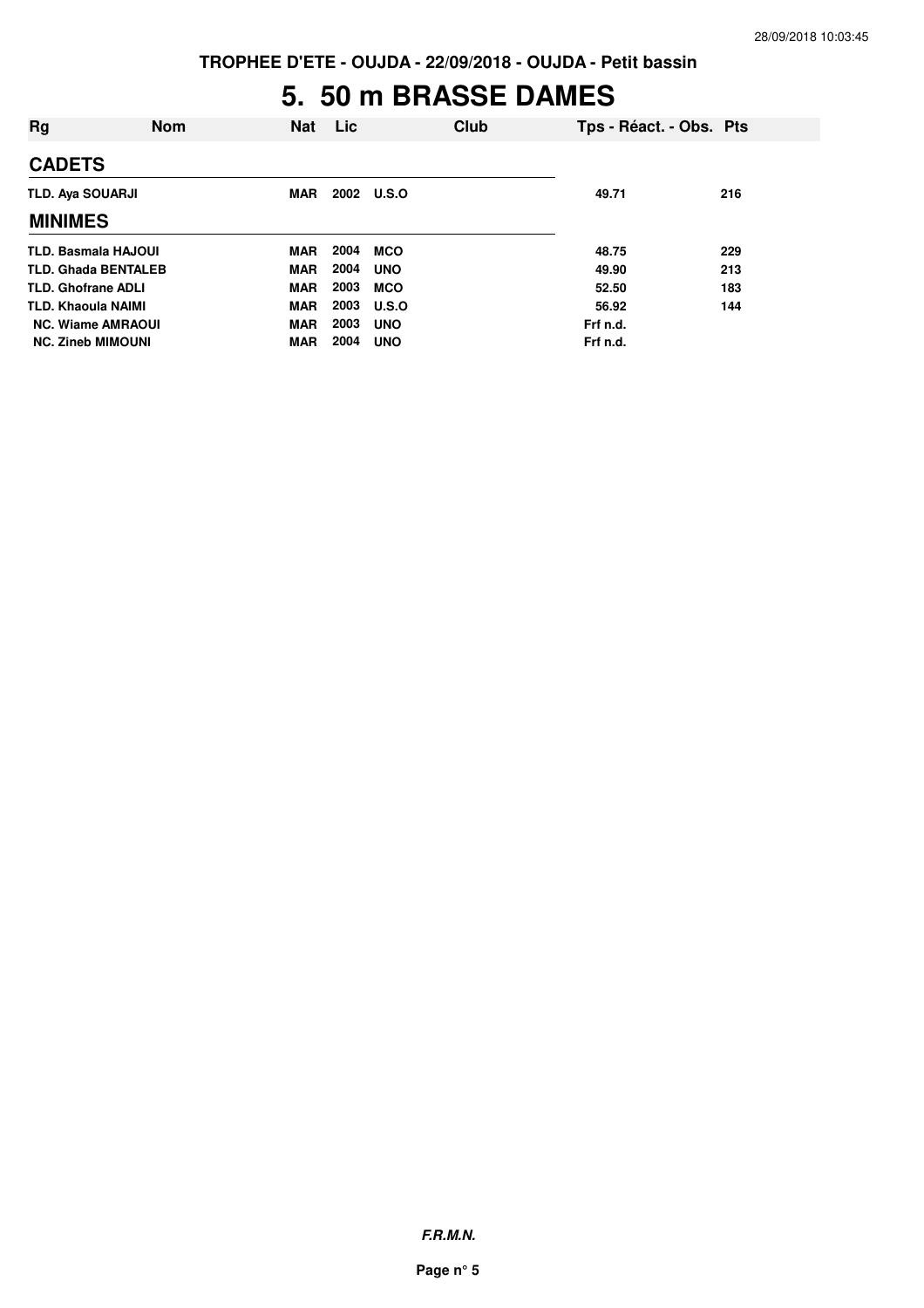#### **6. 50 m BRASSE MESSIEURS**

| Rg                         | Nom                           | Nat        | <b>Lic</b> | Club          | Tps - Réact. - Obs. Pts |     |
|----------------------------|-------------------------------|------------|------------|---------------|-------------------------|-----|
| <b>CADETS</b>              |                               |            |            |               |                         |     |
|                            | 1. Oussama IGHOUD             | <b>MAR</b> | 2002       | <b>UNO</b>    | 39.86                   | 299 |
|                            | <b>TLD. Abderrahman RASSI</b> | <b>MAR</b> | 2002       | <b>UNO</b>    | 43.68                   | 227 |
| <b>TLD. Adnane MANI</b>    |                               | <b>MAR</b> | 2002       | <b>MCO EN</b> | 44.54                   | 214 |
| <b>MINIMES</b>             |                               |            |            |               |                         |     |
|                            | 1. Ahmed Yassine SAIDI        | <b>MAR</b> | 2004       | <b>UNO</b>    | 36.87                   | 378 |
|                            | 2. Anass BOUABDELLAOUI        | <b>MAR</b> | 2004       | <b>MCO</b>    | 38.83                   | 324 |
| 3. Yassine NAIMI           |                               | <b>MAR</b> | 2004       | U.S.O         | 40.27                   | 290 |
| 4. Yassine TABET           |                               | <b>MAR</b> | 2003       | <b>MCO</b>    | 42.36                   | 249 |
|                            | 5. Mehdi CHEHLAFI             | <b>MAR</b> | 2003       | U.S.O         | 42.47                   | 247 |
|                            | 6. Aymane NASSIRI             | <b>MAR</b> | 2004       | <b>UNO</b>    | 44.93                   | 209 |
|                            | 6. Amine CHAKHAR              | <b>MAR</b> | 2004       | U.S.O         | 44.93                   | 209 |
| <b>TLD. Houssam IGHOUD</b> |                               | <b>MAR</b> | 2003       | <b>UNO</b>    | 47.09                   | 181 |
|                            | TLD. Abderrahmane AMMARA      | <b>MAR</b> | 2003       | <b>CAT</b>    | 47.20                   | 180 |
|                            | <b>NC. Mehdi BOUSSATATE</b>   | <b>MAR</b> | 2003       | U.S.O         | Dsq NI                  | 0   |
| <b>NC. Fayssal BERKANI</b> |                               | <b>MAR</b> | 2004       | <b>UNO</b>    | Dsg NI                  | 0   |

**F.R.M.N.**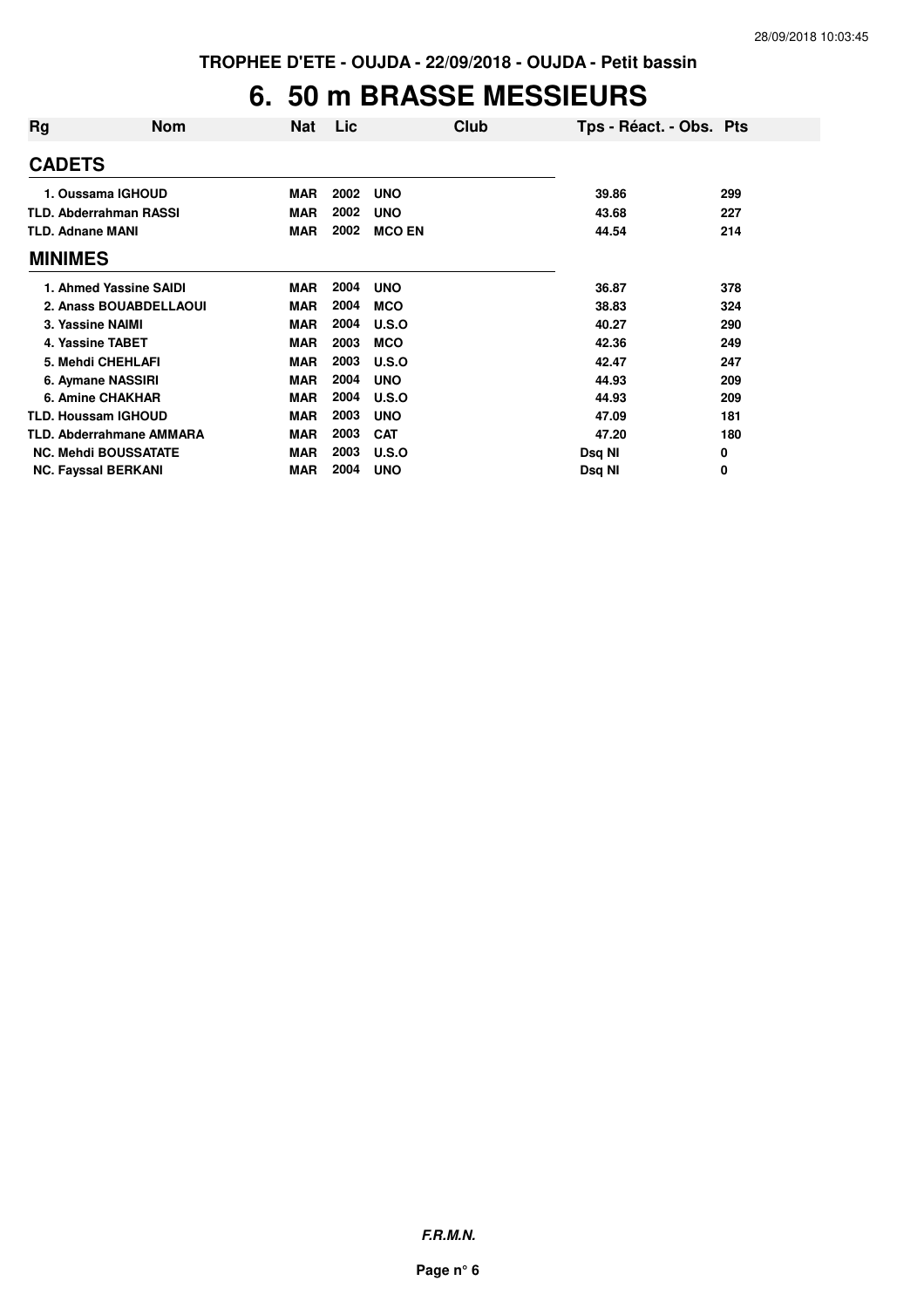#### **7. 4 x 50 m NAGE LIBRE MESSIEURS**

| Rg                | <b>Nom</b>                      | <b>Nat</b> | <b>Lic</b> | Club       | Tps - Réact. - Obs. Pts |     |
|-------------------|---------------------------------|------------|------------|------------|-------------------------|-----|
| <b>CADETS</b>     |                                 |            |            |            |                         |     |
|                   | 1. Abderrahman RASSI            | <b>MAR</b> | 2002       | <b>UNO</b> | 2:04.86                 | 325 |
|                   | <b>Youssef BAHIDA</b>           | <b>MAR</b> | 2002       | <b>UNO</b> |                         | 325 |
|                   | <b>Oussama IGHOUD</b>           | <b>MAR</b> | 2002       | <b>UNO</b> |                         | 325 |
|                   | <b>Youssef MBASSO</b>           | <b>MAR</b> | 2002       | <b>UNO</b> |                         | 325 |
| <b>MINIMES</b>    |                                 |            |            |            |                         |     |
| 1. Yassine NAIMI  |                                 | <b>MAR</b> | 2004       | U.S.O      | 2:03.58                 | 335 |
|                   | <b>Mehdi CHEHLAFI</b>           | <b>MAR</b> | 2003       | U.S.O      |                         | 335 |
|                   | <b>Omar KHERCHOUCH</b>          | <b>MAR</b> | 2003       | U.S.O      |                         | 335 |
| Zakaria NAJAH     |                                 | <b>MAR</b> | 2003       | U.S.O      |                         | 335 |
| 2. Ilyass REMMANE |                                 | <b>MAR</b> | 2003       | <b>UNO</b> | 2:03.94                 | 332 |
|                   | <b>Mohammed Amine CHETOUANE</b> | <b>MAR</b> | 2003       | <b>UNO</b> |                         | 332 |
|                   | <b>Houssam IGHOUD</b>           | <b>MAR</b> | 2003       | <b>UNO</b> |                         | 332 |
|                   | <b>Ahmed Yassine SAIDI</b>      | MAR        | 2004       | <b>UNO</b> |                         | 332 |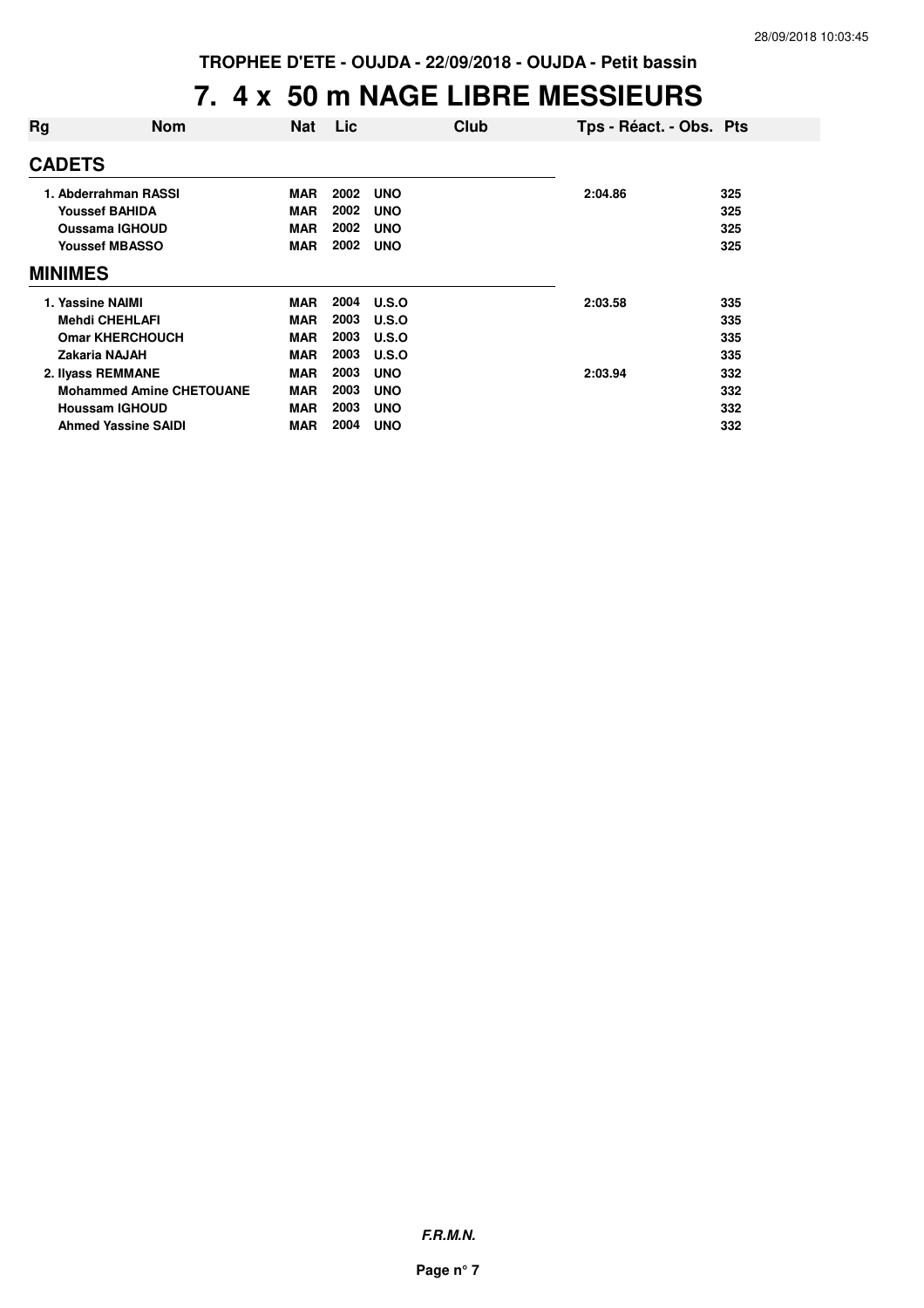## **8. 50 m NAGE LIBRE MESSIEURS**

| <b>Rg</b> | <b>Nom</b>                       | <b>Nat</b> | Lic  | <b>Club</b>   | Tps - Réact. - Obs. Pts |     |
|-----------|----------------------------------|------------|------|---------------|-------------------------|-----|
|           | <b>SENIORS</b>                   |            |      |               |                         |     |
|           | 1. Anas AIT MOUSSA               | <b>MAR</b> | 1994 | <b>UNO</b>    | 27.77                   | 427 |
|           | <b>TLD. Abdelfettah JELLAB</b>   | <b>MAR</b> | 1998 | <b>MCO EN</b> | 35.31                   | 207 |
|           | <b>NC. Mohammed YAHYAOUI</b>     | <b>MAR</b> | 1995 | <b>MCO EN</b> | Frf n.d.                |     |
|           | <b>JUNIORS</b>                   |            |      |               |                         |     |
|           | 1. Ahmed SABOUNI                 | <b>MAR</b> | 2000 | <b>UNO</b>    | 30.30                   | 328 |
|           | <b>CADETS</b>                    |            |      |               |                         |     |
|           | 1. Youssef MBASSO                | <b>MAR</b> | 2002 | <b>UNO</b>    | 29.38                   | 360 |
|           | <b>TLD. Abderrahman RASSI</b>    | <b>MAR</b> | 2002 | <b>UNO</b>    | 35.55                   | 203 |
|           | <b>TLD. Adnane MANI</b>          | <b>MAR</b> | 2002 | <b>MCO EN</b> | 36.87                   | 182 |
|           | <b>NC. Youssef BAHIDA</b>        | <b>MAR</b> | 2002 | <b>UNO</b>    | Frf n.d.                |     |
|           | <b>MINIMES</b>                   |            |      |               |                         |     |
|           | 1. Ahmed Yassine SAIDI           | <b>MAR</b> | 2004 | <b>UNO</b>    | 28.27                   | 404 |
|           | 2. Zakaria NAJAH                 | <b>MAR</b> | 2003 | U.S.O         | 29.66                   | 350 |
|           | 3. Anass BOUABDELLAOUI           | <b>MAR</b> | 2004 | <b>MCO</b>    | 29.97                   | 339 |
|           | <b>4. Ilvass REMMANE</b>         | <b>MAR</b> | 2003 | <b>UNO</b>    | 30.04                   | 337 |
|           | 5. Yassine NAIMI                 | <b>MAR</b> | 2004 | U.S.O         | 30.33                   | 327 |
|           | 6. Omar KHERCHOUCH               | <b>MAR</b> | 2003 | U.S.O         | 31.10                   | 304 |
|           | 7. Yassine KRIBII                | <b>MAR</b> | 2003 | <b>MCO</b>    | 32.07                   | 277 |
|           | 8. Mohamed Chawki AYACH          | <b>MAR</b> | 2003 | <b>CAT</b>    | 32.21                   | 273 |
|           | 9. Mehdi CHEHLAFI                | <b>MAR</b> | 2003 | U.S.O         | 33.16                   | 250 |
|           | 10. Ayoub HASSAIN                | <b>MAR</b> | 2004 | <b>UNO</b>    | 35.27                   | 208 |
|           | 11. Fayssal BERKANI              | <b>MAR</b> | 2004 | <b>UNO</b>    | 35.63                   | 202 |
|           | 12. Aymane NASSIRI               | <b>MAR</b> | 2004 | <b>UNO</b>    | 35.69                   | 201 |
|           | <b>12. Mouad MOUHSINE</b>        | <b>MAR</b> | 2004 | <b>UNO</b>    | 35.69                   | 201 |
|           | <b>TLD. Abderrahmane AMMARA</b>  | <b>MAR</b> | 2003 | <b>CAT</b>    | 36.13                   | 193 |
|           | <b>TLD. Yassine TABET</b>        | <b>MAR</b> | 2003 | <b>MCO</b>    | 36.20                   | 192 |
|           | <b>TLD. Amine CHAKHAR</b>        | <b>MAR</b> | 2004 | U.S.O         | 38.02                   | 166 |
|           | <b>TLD. Mehdi BOUSSATATE</b>     | <b>MAR</b> | 2003 | U.S.O         | 39.02                   | 153 |
|           | <b>NC. Mohamed Reda CHEKROUN</b> | <b>MAR</b> | 2003 | <b>MCO EN</b> | Frf n.d.                |     |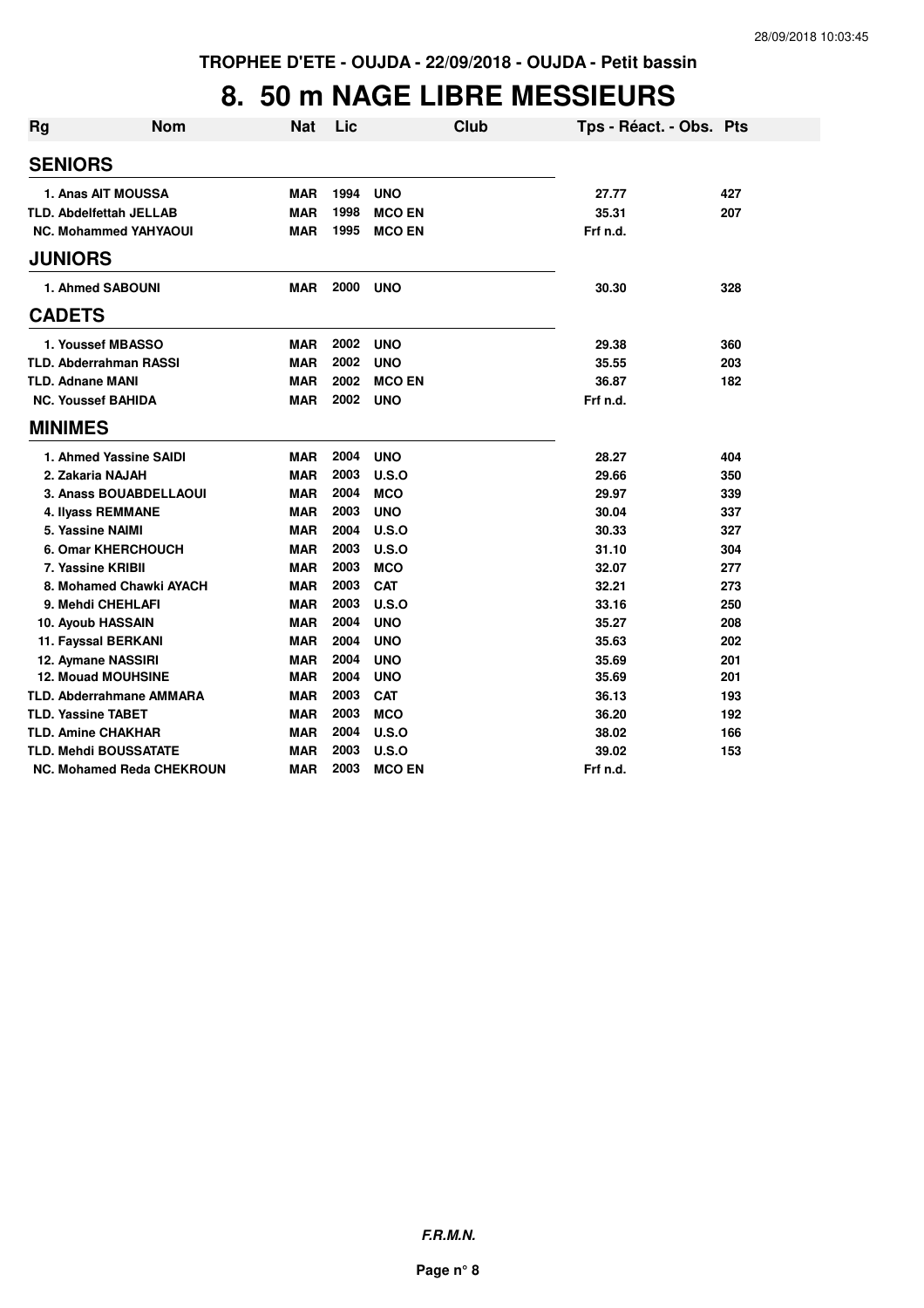## **9. 50 m NAGE LIBRE DAMES**

| Rg                         | <b>Nom</b> | <b>Nat</b> | Lic  | Club       | Tps - Réact. - Obs. Pts |     |
|----------------------------|------------|------------|------|------------|-------------------------|-----|
| <b>CADETS</b>              |            |            |      |            |                         |     |
| 1. Basma QOTIA             |            | <b>MAR</b> | 2001 | <b>CAT</b> | 35.76                   | 292 |
| <b>TLD. Hiba BENAZZI</b>   |            | <b>MAR</b> | 2002 | <b>UNO</b> | 37.86                   | 246 |
| TLD. Aya SOUARJI           |            | <b>MAR</b> | 2002 | U.S.O      | 39.36                   | 219 |
| <b>MINIMES</b>             |            |            |      |            |                         |     |
| 1. Basmala HAJOUI          |            | MAR        | 2004 | <b>MCO</b> | 35.72                   | 293 |
| 2. Chaymae MAHDAOUI        |            | <b>MAR</b> | 2004 | <b>UNO</b> | 36.30                   | 279 |
| 3. Boutaina OUALI          |            | <b>MAR</b> | 2003 | <b>CAT</b> | 36.42                   | 276 |
| <b>TLD. Ghada BENTALEB</b> |            | <b>MAR</b> | 2004 | <b>UNO</b> | 40.72                   | 197 |
| <b>TLD. Ghofrane ADLI</b>  |            | <b>MAR</b> | 2003 | <b>MCO</b> | 40.75                   | 197 |
| <b>TLD. Khaoula NAIMI</b>  |            | <b>MAR</b> | 2003 | U.S.O      | 42.20                   | 177 |
| <b>NC. Wiame AMRAOUI</b>   |            | <b>MAR</b> | 2003 | <b>UNO</b> | Frf n.d.                |     |
| <b>NC. Zineb MIMOUNI</b>   |            | MAR        | 2004 | <b>UNO</b> | Frf n.d.                |     |

**F.R.M.N.**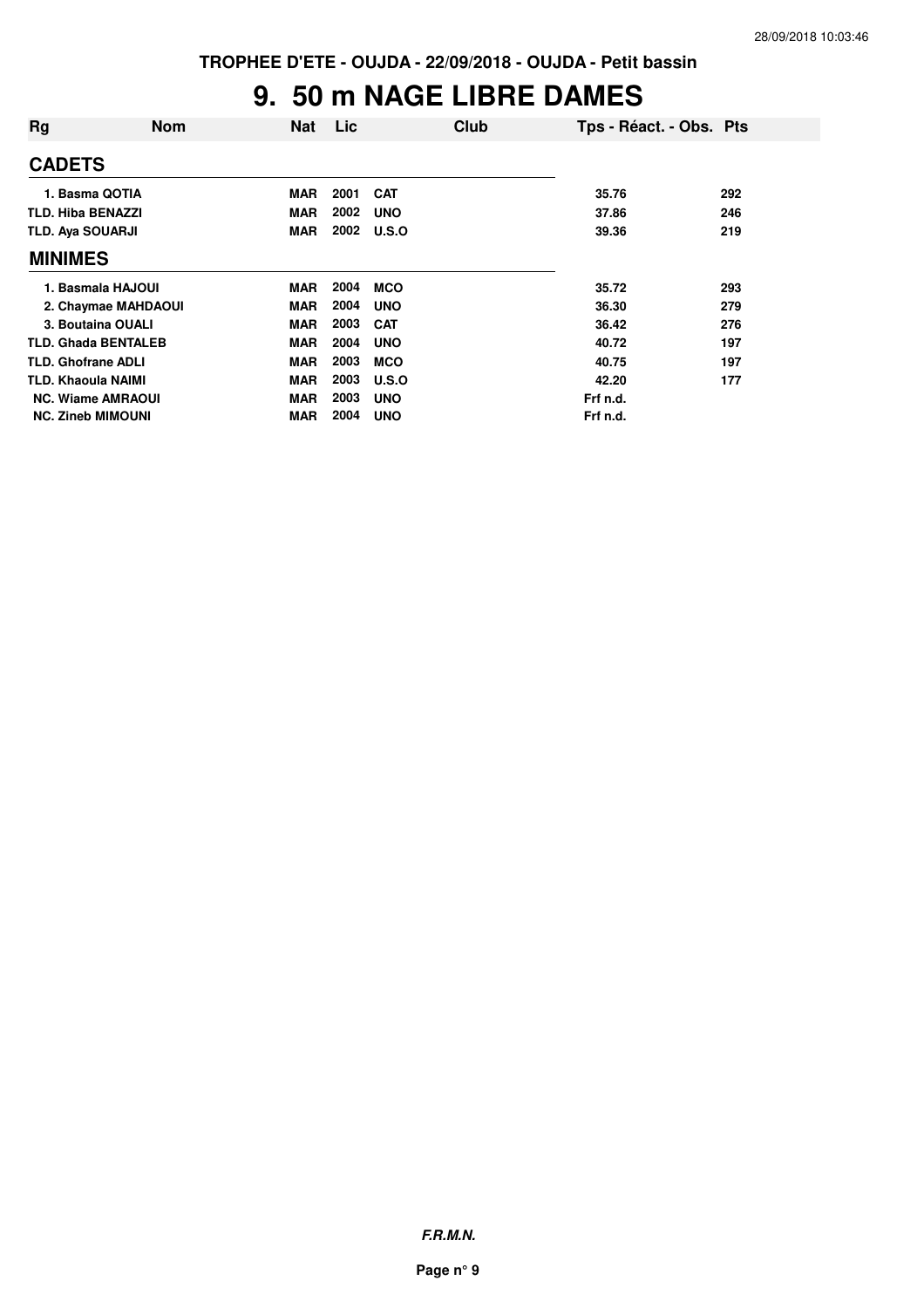#### **10. 50 m DOS MESSIEURS**

| Rg             | <b>Nom</b>                      | <b>Nat</b> | Lic  | Club       | Tps - Réact. - Obs. Pts |     |
|----------------|---------------------------------|------------|------|------------|-------------------------|-----|
| <b>JUNIORS</b> |                                 |            |      |            |                         |     |
|                | <b>TLD. Ahmed SABOUNI</b>       | <b>MAR</b> | 2000 | <b>UNO</b> | 42.24                   | 184 |
| <b>CADETS</b>  |                                 |            |      |            |                         |     |
|                | 1. Youssef MBASSO               | <b>MAR</b> | 2002 | <b>UNO</b> | 38.78                   | 238 |
|                | <b>TLD. Abderrahman RASSI</b>   | <b>MAR</b> | 2002 | <b>UNO</b> | 42.88                   | 176 |
|                | <b>NC. Youssef BAHIDA</b>       | <b>MAR</b> | 2002 | <b>UNO</b> | Frf n.d.                |     |
| <b>MINIMES</b> |                                 |            |      |            |                         |     |
|                | 1. Mohammed Amine CHETOUANE     | <b>MAR</b> | 2003 | <b>UNO</b> | 34.53                   | 337 |
|                | 2. Yassine NAIMI                | <b>MAR</b> | 2004 | U.S.O      | 36.03                   | 297 |
|                | 3. Zakaria NAJAH                | <b>MAR</b> | 2003 | U.S.O      | 36.23                   | 292 |
|                | 4. Ilyass REMMANE               | <b>MAR</b> | 2003 | <b>UNO</b> | 37.89                   | 255 |
|                | 5. Mohamed Chawki AYACH         | <b>MAR</b> | 2003 | <b>CAT</b> | 39.62                   | 223 |
|                | 6. Mehdi CHEHLAFI               | <b>MAR</b> | 2003 | U.S.O      | 39.80                   | 220 |
|                | 7. Yassine KRIBII               | <b>MAR</b> | 2003 | <b>MCO</b> | 42.46                   | 181 |
|                | <b>TLD. Abderrahmane AMMARA</b> | <b>MAR</b> | 2003 | <b>CAT</b> | 44.07                   | 162 |
|                | <b>TLD. Fayssal BERKANI</b>     | <b>MAR</b> | 2004 | <b>UNO</b> | 45.35                   | 149 |
|                | <b>TLD. Amine CHAKHAR</b>       | <b>MAR</b> | 2004 | U.S.O      | 47.48                   | 129 |
|                | <b>TLD. Mehdi BOUSSATATE</b>    | <b>MAR</b> | 2003 | U.S.O      | 48.33                   | 123 |
|                | <b>NC. Ayoub HASSAIN</b>        | <b>MAR</b> | 2004 | <b>UNO</b> | Dsq NI                  | 0   |
|                | <b>NC. Mouad MOUHSINE</b>       | <b>MAR</b> | 2004 | <b>UNO</b> | Dsg NI                  | 0   |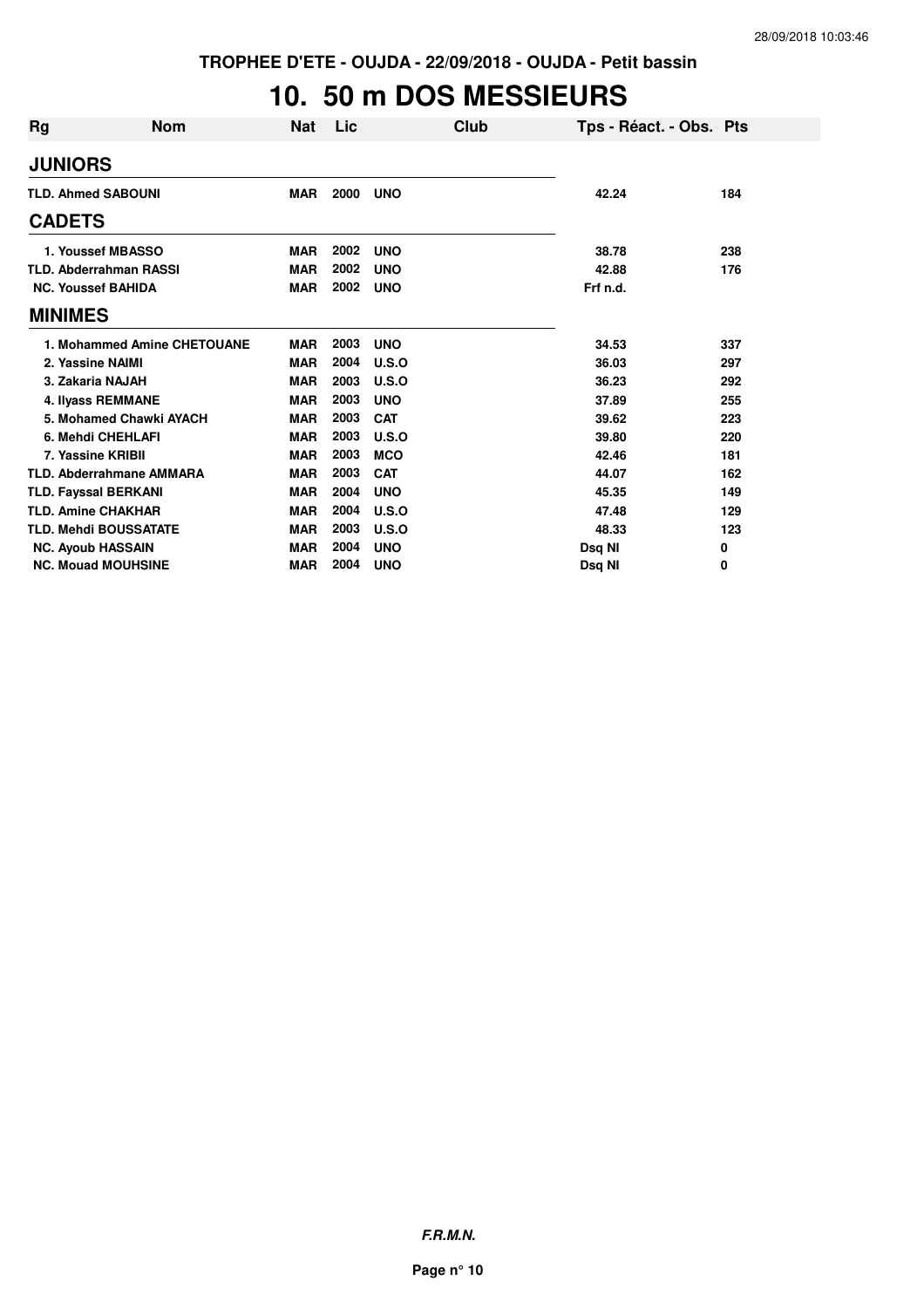# **11. 50 m DOS DAMES**

| Rg                         | <b>Nom</b> | <b>Nat</b> | Lic  | Club         | Tps - Réact. - Obs. Pts |     |
|----------------------------|------------|------------|------|--------------|-------------------------|-----|
| <b>CADETS</b>              |            |            |      |              |                         |     |
| 1. Basma QOTIA             |            | <b>MAR</b> | 2001 | <b>CAT</b>   | 45.72                   | 207 |
| <b>NC. Aya SOUARJI</b>     |            | <b>MAR</b> | 2002 | <b>U.S.O</b> | Frf n.d.                |     |
| <b>MINIMES</b>             |            |            |      |              |                         |     |
| 1. Boutaina OUALI          |            | <b>MAR</b> | 2003 | <b>CAT</b>   | 42.70                   | 254 |
| 2. Chaymae MAHDAOUI        |            | <b>MAR</b> | 2004 | <b>UNO</b>   | 45.78                   | 206 |
| 3. Ghofrane ADLI           |            | <b>MAR</b> | 2003 | <b>MCO</b>   | 46.38                   | 198 |
| <b>TLD. Ghada BENTALEB</b> |            | <b>MAR</b> | 2004 | <b>UNO</b>   | 53.32                   | 130 |
| <b>NC. Khaoula NAIMI</b>   |            | <b>MAR</b> | 2003 | U.S.O        | Frf n.d.                |     |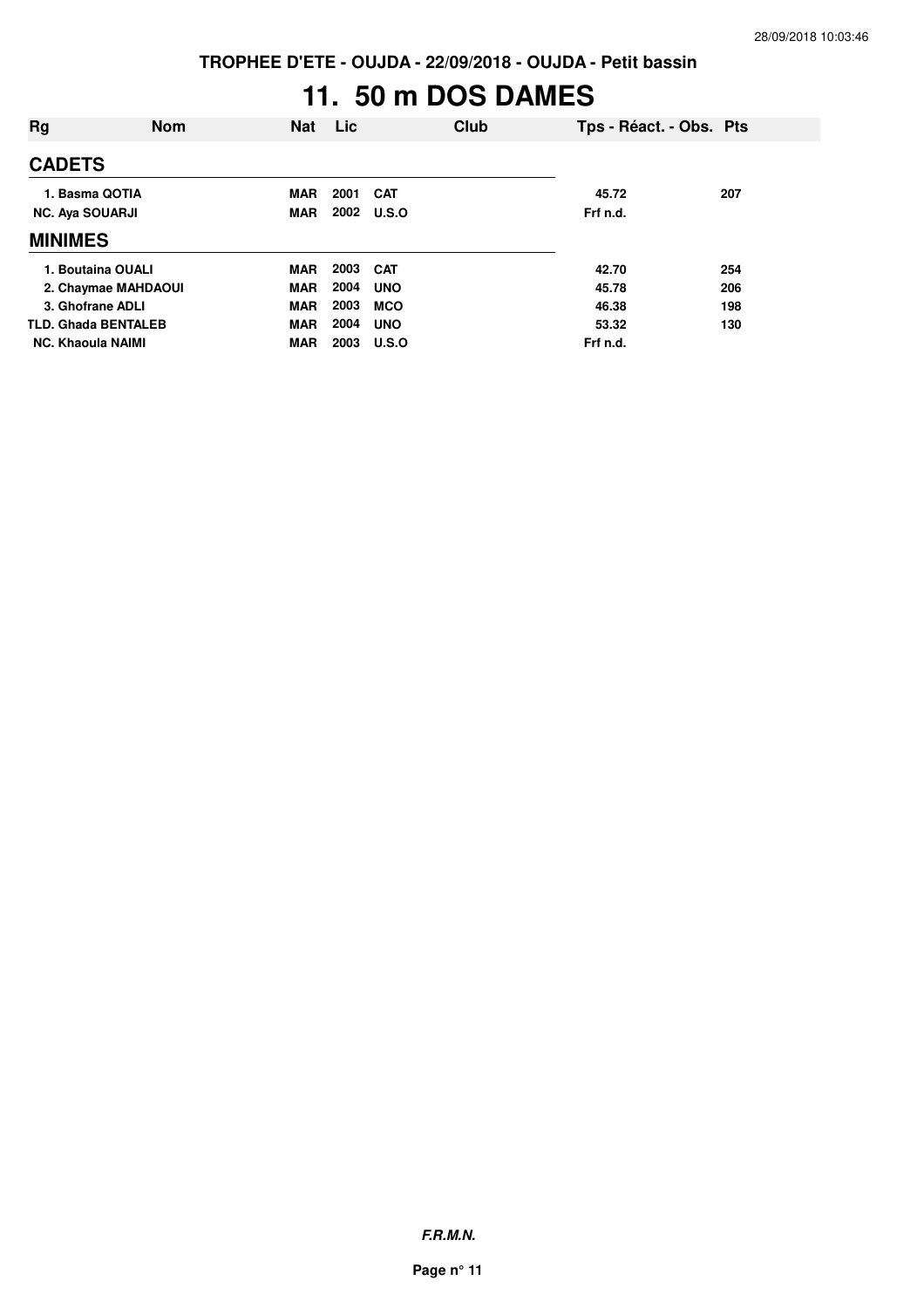#### **12. 100 m BRASSE MESSIEURS**

| Rg                         | <b>Nom</b> | <b>Nat</b> | <b>Lic</b> | Club          | Tps - Réact. - Obs. Pts |     |
|----------------------------|------------|------------|------------|---------------|-------------------------|-----|
| <b>JUNIORS</b>             |            |            |            |               |                         |     |
| <b>TLD. Ahmed SABOUNI</b>  |            | MAR        | 2000       | <b>UNO</b>    | 1:41.16                 | 193 |
| <b>MINIMES</b>             |            |            |            |               |                         |     |
| 1. Ahmed Yassine SAIDI     |            | <b>MAR</b> | 2004       | <b>UNO</b>    | 1:22.88                 | 350 |
| 2. Othmane BEKKAL          |            | <b>MAR</b> | 2004       | <b>MCO EN</b> | 1:26.47                 | 309 |
| 3. Omar KHERCHOUCH         |            | <b>MAR</b> | 2003       | <b>U.S.O</b>  | 1:27.61                 | 297 |
| <b>TLD. Ilias LATRACHE</b> |            | MAR        | 2004       | <b>MCO EN</b> | 1:36.68                 | 221 |

**F.R.M.N.**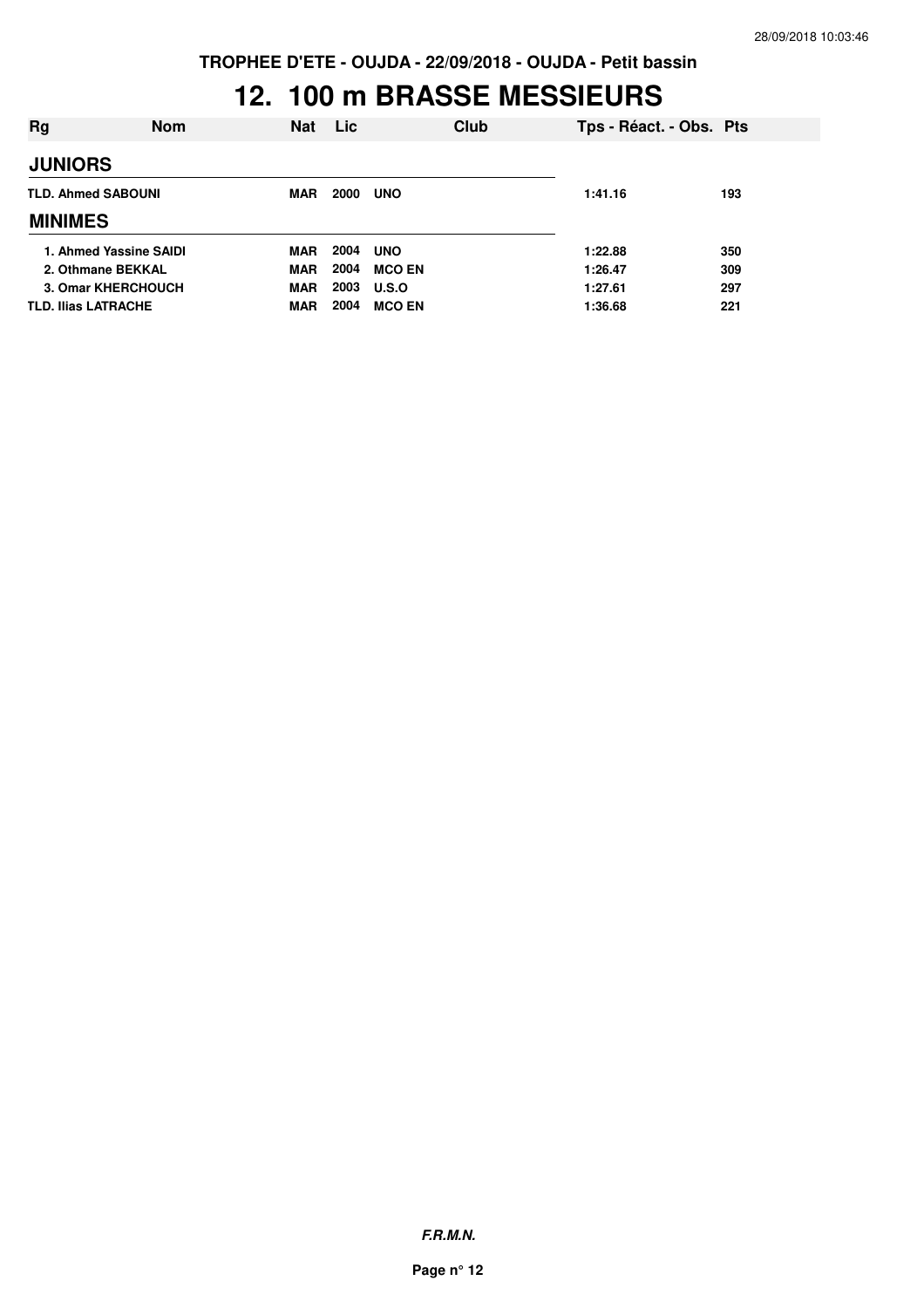## **13. 100 m BRASSE DAMES**

| <b>Rg</b>                | Nom | <b>Nat</b> | Lic             | Club | Tps - Réact. - Obs. Pts |     |
|--------------------------|-----|------------|-----------------|------|-------------------------|-----|
| <b>CADETS</b>            |     |            |                 |      |                         |     |
| <b>TLD. Hiba BENAZZI</b> |     | <b>MAR</b> | <b>2002 UNO</b> |      | 1:42.52                 | 247 |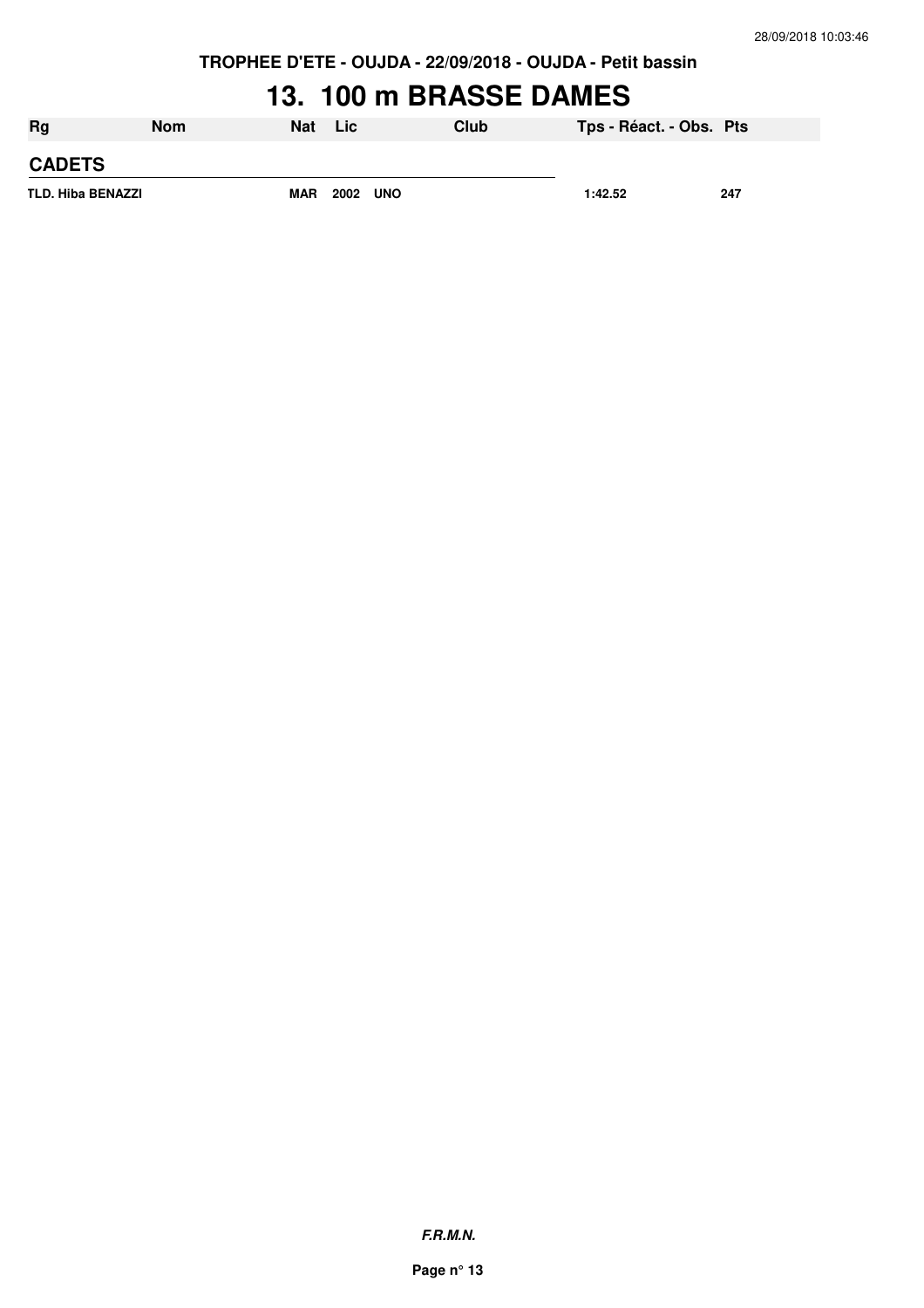#### **14. 4 x 50 m 4 NAGES MESSIEURS**

| Rg                     | <b>Nom</b>            | <b>Nat</b> | Lic                | Club | Tps - Réact. - Obs. Pts |     |  |
|------------------------|-----------------------|------------|--------------------|------|-------------------------|-----|--|
| <b>MINIMES</b>         |                       |            |                    |      |                         |     |  |
| 1. Aymane NASSIRI      |                       | <b>MAR</b> | 2004<br><b>UNO</b> |      | 3:07.77                 | 128 |  |
|                        | <b>Mouad MOUHSINE</b> | <b>MAR</b> | 2004<br><b>UNO</b> |      |                         | 128 |  |
|                        | <b>Ayoub HASSAIN</b>  | <b>MAR</b> | 2004<br><b>UNO</b> |      |                         | 128 |  |
| <b>Fayssal BERKANI</b> |                       | <b>MAR</b> | 2004<br><b>UNO</b> |      |                         | 128 |  |
|                        |                       |            |                    |      |                         |     |  |